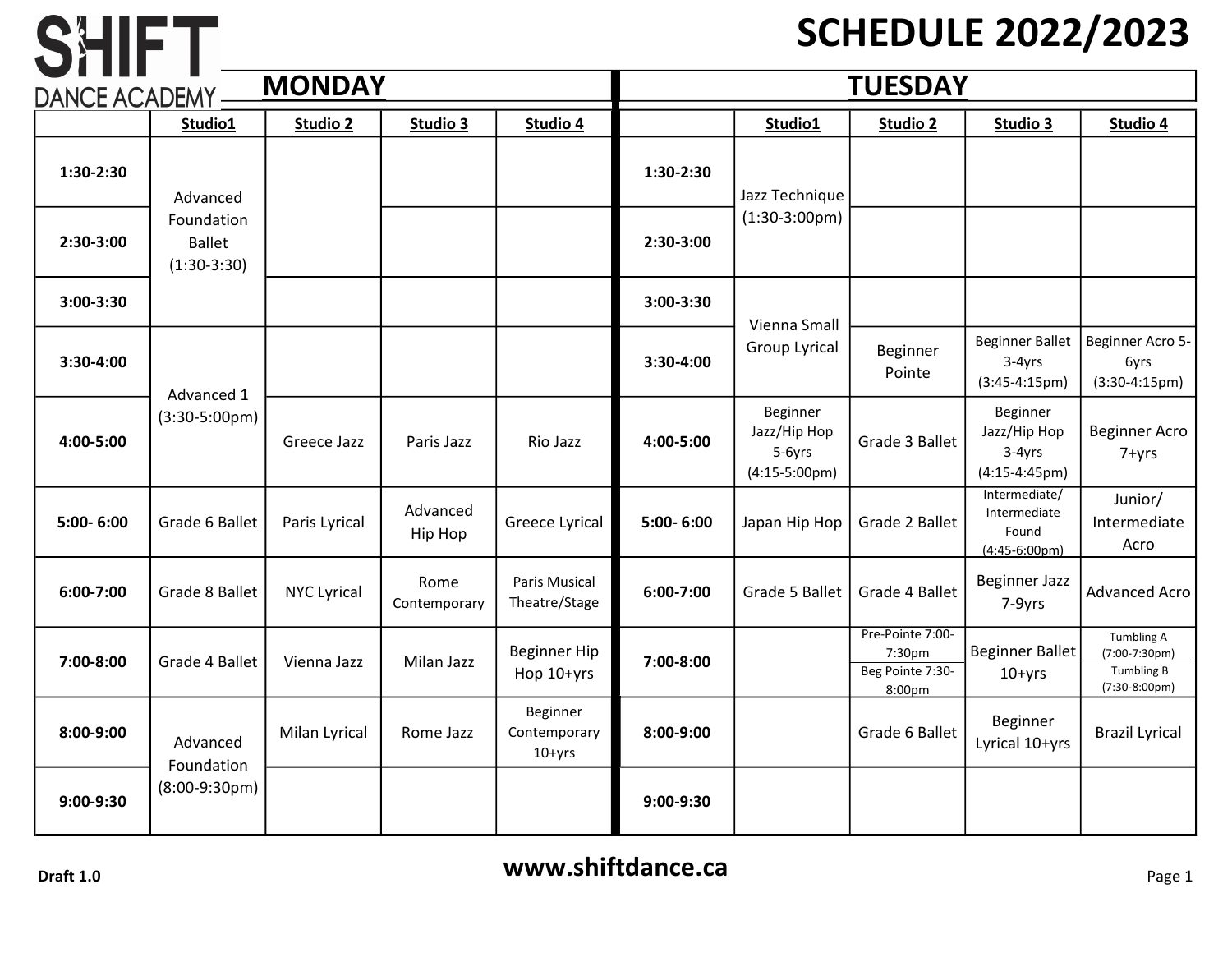### SCHEDULE 2022/2023

| <b>WEDNESDAY</b><br>DANCE ACADEMY |                                                      |                                                              |                                                     | <b>THURSDAY</b>                                           |                |                                                  |                                                  |                                                         |                                        |
|-----------------------------------|------------------------------------------------------|--------------------------------------------------------------|-----------------------------------------------------|-----------------------------------------------------------|----------------|--------------------------------------------------|--------------------------------------------------|---------------------------------------------------------|----------------------------------------|
|                                   | Studio1                                              | Studio 2                                                     | Studio 3                                            | Studio 4                                                  |                | Studio1                                          | Studio 2                                         | Studio 3                                                | Studio 4                               |
| 1:30-2:30                         | Advanced                                             |                                                              |                                                     |                                                           | 1:30-2:30      | Advanced                                         | Inter Found/                                     |                                                         |                                        |
| 2:30-3:00                         | Foundation<br><b>Ballet</b><br>$(1:30-3:30)$         | <b>RAD Graded</b><br><b>Ballet</b><br>$(1:30-3:30pm)$        |                                                     |                                                           | 2:30-3:00      | Pointe/ Stretch<br>& Strength<br>$(1:30-3:30pm)$ | Intermediate<br><b>Ballet</b><br>$(1:30-3:30pm)$ |                                                         |                                        |
| 3:00-3:30                         |                                                      |                                                              |                                                     |                                                           | 3:00-3:30      |                                                  |                                                  |                                                         |                                        |
| 3:30-4:00                         |                                                      | Greece<br>Hip Hop<br>$(3:30-4:15pm)$                         | Grade 1<br>Ballet 6-9yrs<br>$(3:30-4:15pm)$         | <b>Muscial Theatre</b><br>& Tap 5-6yrs<br>$(3:30-4:15pm)$ | 3:30-4:00      | Advanced<br>Foundation                           | Grade 4 Ballet<br>$(3:30-4:30pm)$                | <b>Beginner Jazz</b><br>6-8yrs<br>$(3:30-4:15pm)$       | Intermediate<br>Jazz Technique         |
| 4:00-5:00                         | Vienna<br>Contemporary                               | Paris Hip Hop<br>$(4:15-5:00 \text{pm})$                     | Primary<br>Ballet 5-6yrs<br>$(4:15-5:00 \text{pm})$ | <b>Musical Theatre</b><br>7-9yrs<br>$(4:15-5:00pm)$       | 4:00-5:00      | $(3:30-5:00pm)$                                  | Advanced 1<br><b>Ballet</b>                      | Beginner<br>Lyrical 6-8yrs<br>$(4:15-5:00pm)$           | $(3:45-5:00pm)$                        |
| 5:00-6:00                         | <b>Advanced Jazz</b><br>Technique<br>$(5:00-6:15pm)$ | Paris Jazz                                                   | Grade 2 Ballet                                      | Milan<br>Contemporary                                     | 5:00-6:00      | Vienna Jazz                                      | $(4:30-6:00 \text{pm})$                          | <b>Brazil Jazz</b>                                      | Competitive<br><b>Stage</b>            |
| 6:00-7:00                         | NYC Large Group<br>Contemporary<br>$(6:15-7:15pm)$   | Intermediate<br>Hip Hop                                      | Grade 3 Ballet                                      | Beginner<br>Hip Hop<br>7-9yrs                             | 6:00-7:00      | Rome Lyrical                                     | Grade 5 Ballet                                   | Pre-Competitive<br>Musical<br>Theatre/Stage<br>$10+vrs$ | Vienna Lyrical                         |
| 7:00-8:00                         | NYC Jazz &                                           | <b>Brazil Hip Hop</b>                                        | Grade 7 Ballet                                      | Beginner<br>Contemporary<br>9+yrs                         | 7:00-8:00      | Rio Lyrical                                      | Grade 6 Ballet                                   | <b>Beginner Jazz</b><br>$10+yrs$                        | Advanced<br>Competitive<br>Line        |
| 8:00-9:00                         | Contemporary<br>$(7:15-9:15pm)$                      | <b>Brazil</b><br>Rome Jazz<br>Grade 6 Ballet<br>Contemporary | 8:00-9:00                                           | Milan Jazz                                                | Grade 8 Ballet | Rio Jazz                                         | <b>NYC Jazz</b>                                  |                                                         |                                        |
| 9:00-9:30                         |                                                      |                                                              | Beginner<br>Pointe                                  |                                                           | 9:00-9:30      |                                                  | Pre-Pointe                                       |                                                         | <b>Advanced Small</b><br>Group Hip Hop |